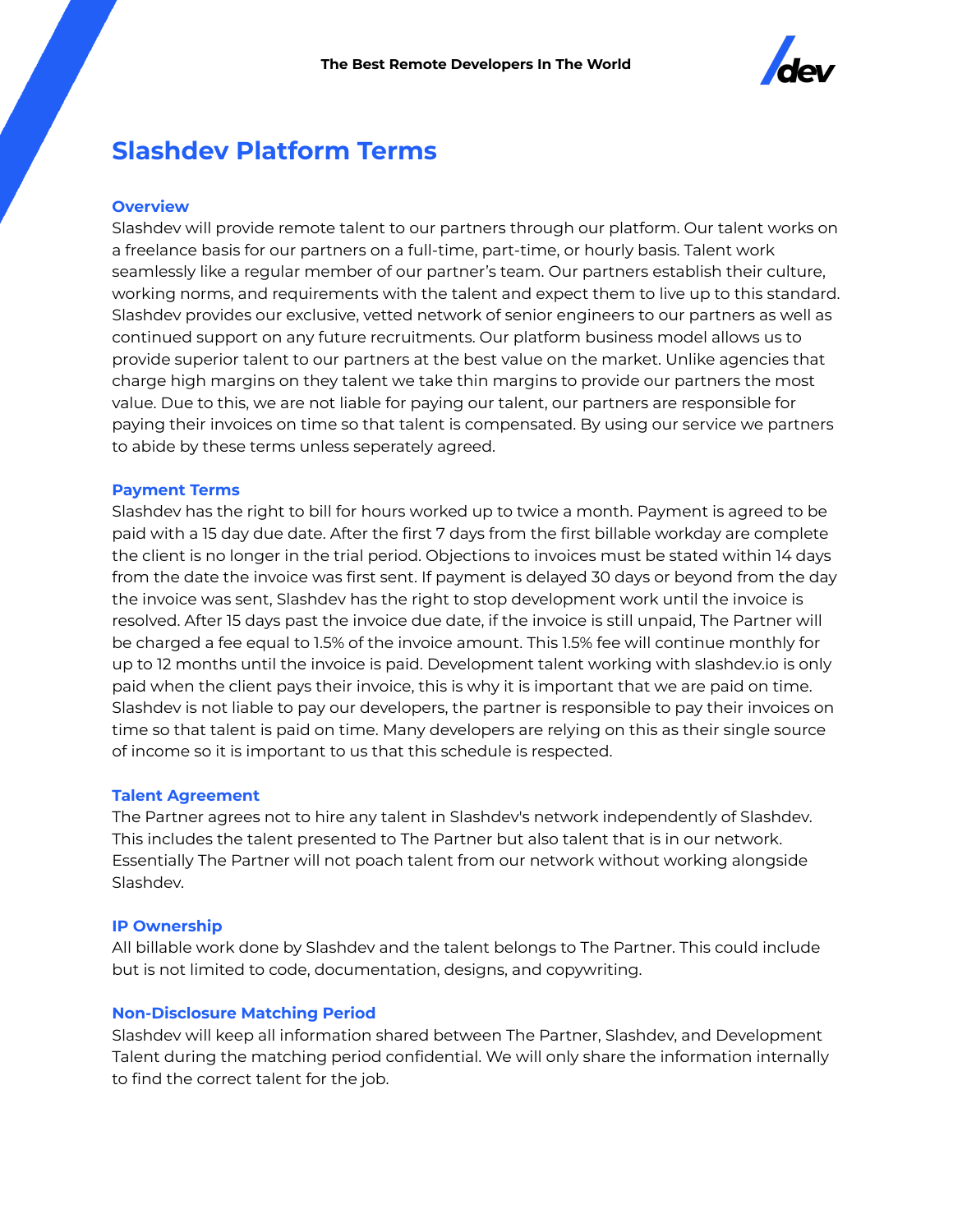

#### **Non-Disclosure Ongoing Operations**

Slashdev is not responsible for the information shared between The Partner and the Development Talent. In the event of IP being lost, stolen, or copied by the Development Talent, Slashdev is not responsible. We connect Development Talent to The Partner, The Partner is responsible for all NDAs and other agreements with The Development Talent and also bears the risk.

## **Trial Period**

The Partner has 7 days from the first day of billable hours to cancel their agreement with the Development Talent without being liable to pay. After 7 days The Partner should discuss with Slashdev about special situations.

## **Grace Period**

The Partner has a Grace Period of 4 weeks in which their notice to stop the engagement is 1 working day regardless of the contract they sign.

## **Notice Period**

The notice period to end a contract with a talent outside of the trial period depends on the contract signed:

For all contracts (hourly, part-time & full-time) the first 4 weeks of billable work have a 1 working day notice.

For hourly contracts the notice period is 1 working day if nothing else has been agreed upon after the Grace Period.

For part-time or full-time contracts the notice period is 10 working days after the Grace Period.

#### **Choice of Law**

This contract, and additional agreements entered into between Slashdev and The Partner will be governed by the laws of the State of Florida, USA.

#### **Terms of Service**

Please read these Terms of Service ("Terms", "Terms of Service") carefully before using the https://slashdev.io/ website (the "Service") operated by Slashdev LLC ("us", "we", or "our").

Your access to and use of the Service is conditioned upon your acceptance of and compliance with these Terms. These Terms apply to all visitors, users and others who wish to access or use the Service.

By accessing or using the Service you agree to be bound by these Terms. If you disagree with any part of the terms then you do not have permission to access the Service.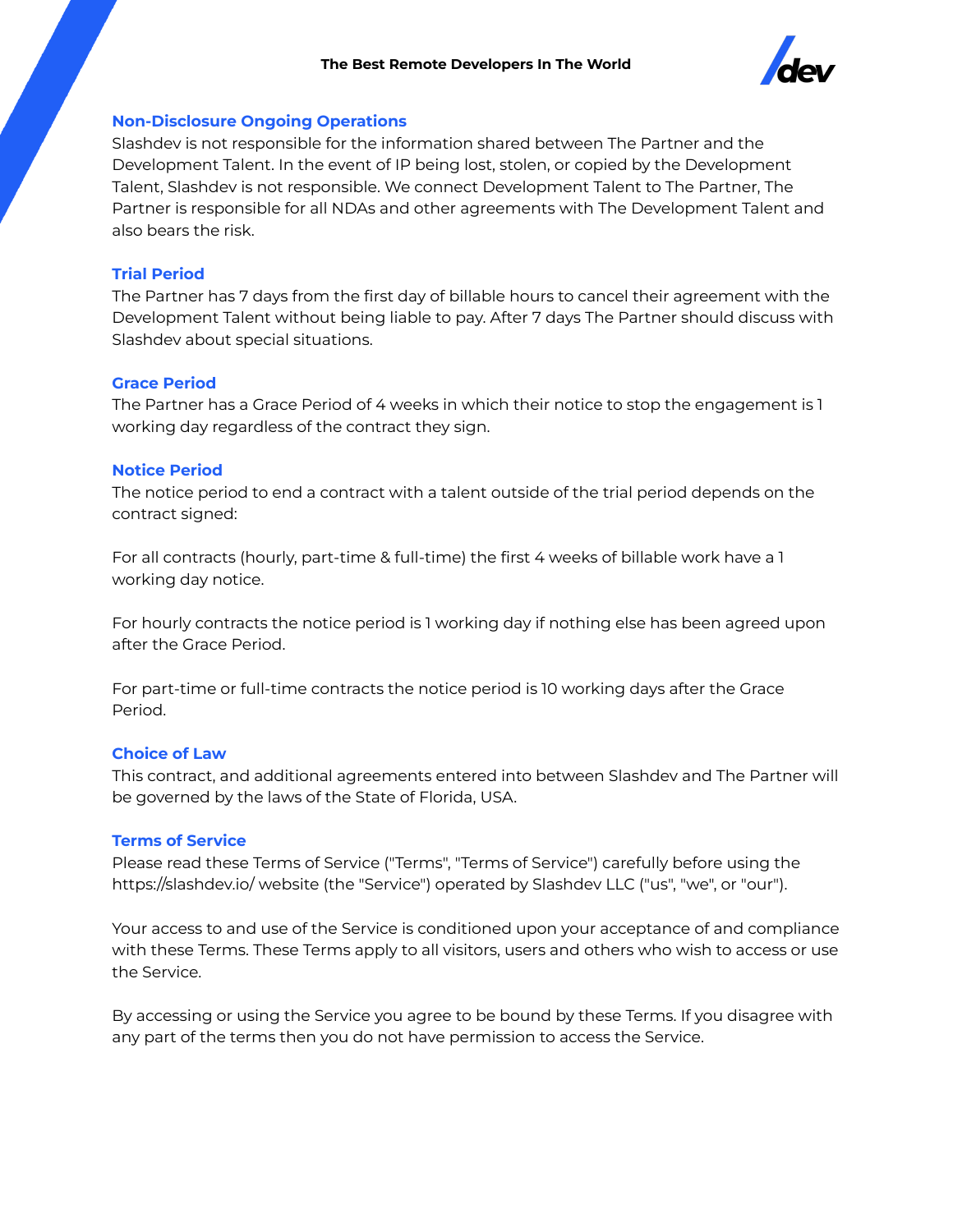

#### **Non-Disclosure Ongoing Operations**

Slashdev is not responsible for the information shared between The Partner and the Development Talent. In the event of IP being lost, stolen, or copied by the Development Talent, Slashdev is not responsible. We connect Development Talent to The Partner, The Partner is responsible for all NDAs and other agreements with The Development Talent and also bears the risk.

## **Accounts**

When you create an account with us or submit a form with our service, you guarantee that you are above the age of 18, and that the information you provide us is accurate, complete, and current at all times. Inaccurate, incomplete, or obsolete information may result in the immediate termination of your account on the Service.

You are responsible for maintaining the confidentiality of your account and password, including but not limited to the restriction of access to your computer and/or account. You agree to accept responsibility for any and all activities or actions that occur under your account and/or password, whether your password is with our Service or a third-party service. You must notify us immediately upon becoming aware of any breach of security or unauthorized use of your account.

You may not use as a username the name of another person or entity or that is not lawfully available for use, a name or trademark that is subject to any rights of another person or entity other than you, without appropriate authorization. You may not use as a username any name that is offensive, vulgar or obscene.

## **Intellectual Property**

The Service and its original content, features and functionality are and will remain the exclusive property of Slashdev LLC and its licensors. The Service is protected by copyright, trademark, and other laws of both the United States and foreign countries. Our trademarks and trade dress may not be used in connection with any product or service without the prior written consent of Slashdev LLC

## **Links To Other Web Sites**

Our Service may contain links to third party web sites or services that are not owned or controlled by Slashdev LLC

Slashdev LLC has no control over, and assumes no responsibility for the content, privacy policies, or practices of any third party web sites or services. We do not warrant the offerings of any of these entities/individuals or their websites.

You acknowledge and agree that Slashdev LLC shall not be responsible or liable, directly or indirectly, for any damage or loss caused or alleged to be caused by or in connection with use of or reliance on any such content, goods or services available on or through any such third party web sites or services.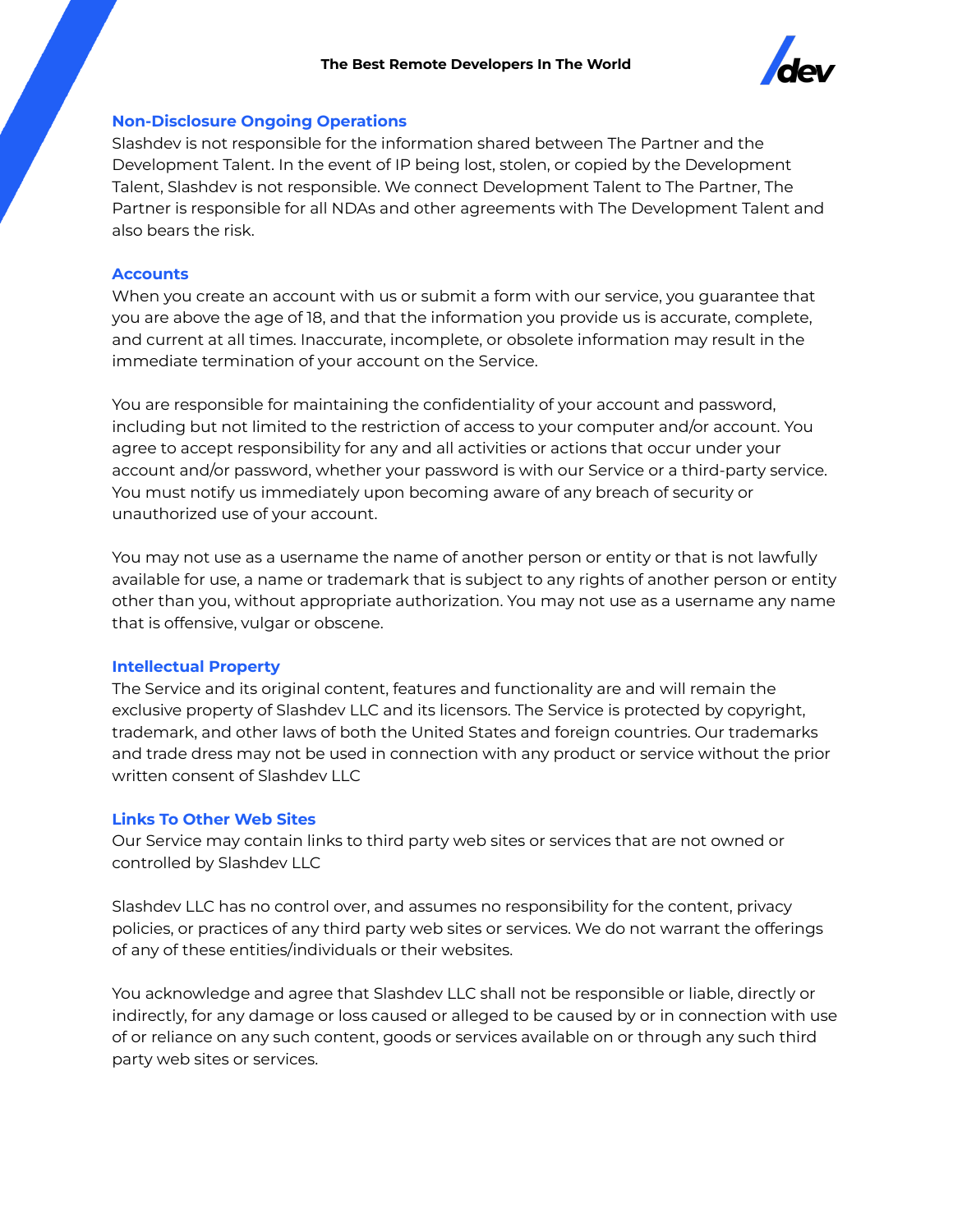

We strongly advise you to read the terms and conditions and privacy policies of any third party web sites or services that you visit.

## **Termination**

We may terminate or suspend your account and bar access to the Service immediately, without prior notice or liability, under our sole discretion, for any reason whatsoever and without limitation, including but not limited to a breach of the Terms.

If you wish to terminate your account, you may simply discontinue using the Service.

All provisions of the Terms which by their nature should survive termination shall survive termination, including, without limitation, ownership provisions, warranty disclaimers, indemnity and limitations of liability.

## **Indemnification**

You agree to defend, indemnify and hold harmless Slashdev LLC and its licensee and licensors, and their employees, contractors, agents, officers and directors, from and against any and all claims, damages, obligations, losses, liabilities, costs or debt, and expenses (including but not limited to attorney's fees), resulting from or arising out of a) your use and access of the Service, by you or any person using your account and password, or b) a breach of these Terms.

## **Limitation Of Liability**

In no event shall Slashdev LLC, nor its directors, employees, partners, agents, suppliers, or affiliates, be liable for any indirect, incidental, special, consequential or punitive damages, including without limitation, loss of profits, data, use, goodwill, or other intangible losses, resulting from (i) your access to or use of or inability to access or use the Service; (ii) any conduct or content of any third party on the Service; (iii) any content obtained from the Service; and (iv) unauthorized access, use or alteration of your transmissions or content, whether based on warranty, contract, tort (including negligence) or any other legal theory, whether or not we have been informed of the possibility of such damage, and even if a remedy set forth herein is found to have failed of its essential purpose.

#### **Disclaimer**

Your use of the Service is at your sole risk. The Service is provided on an "AS IS" and "AS AVAILABLE" basis. The Service is provided without warranties of any kind, whether express or implied, including, but not limited to, implied warranties of merchantability, fitness for a particular purpose, non-infringement or course of performance.

Slashdev LLC its subsidiaries, affiliates, and its licensors do not warrant that a) the Service will function uninterrupted, secure or available at any particular time or location; b) any errors or defects will be corrected; c) the Service is free of viruses or other harmful components; or d) the results of using the Service will meet your requirements.